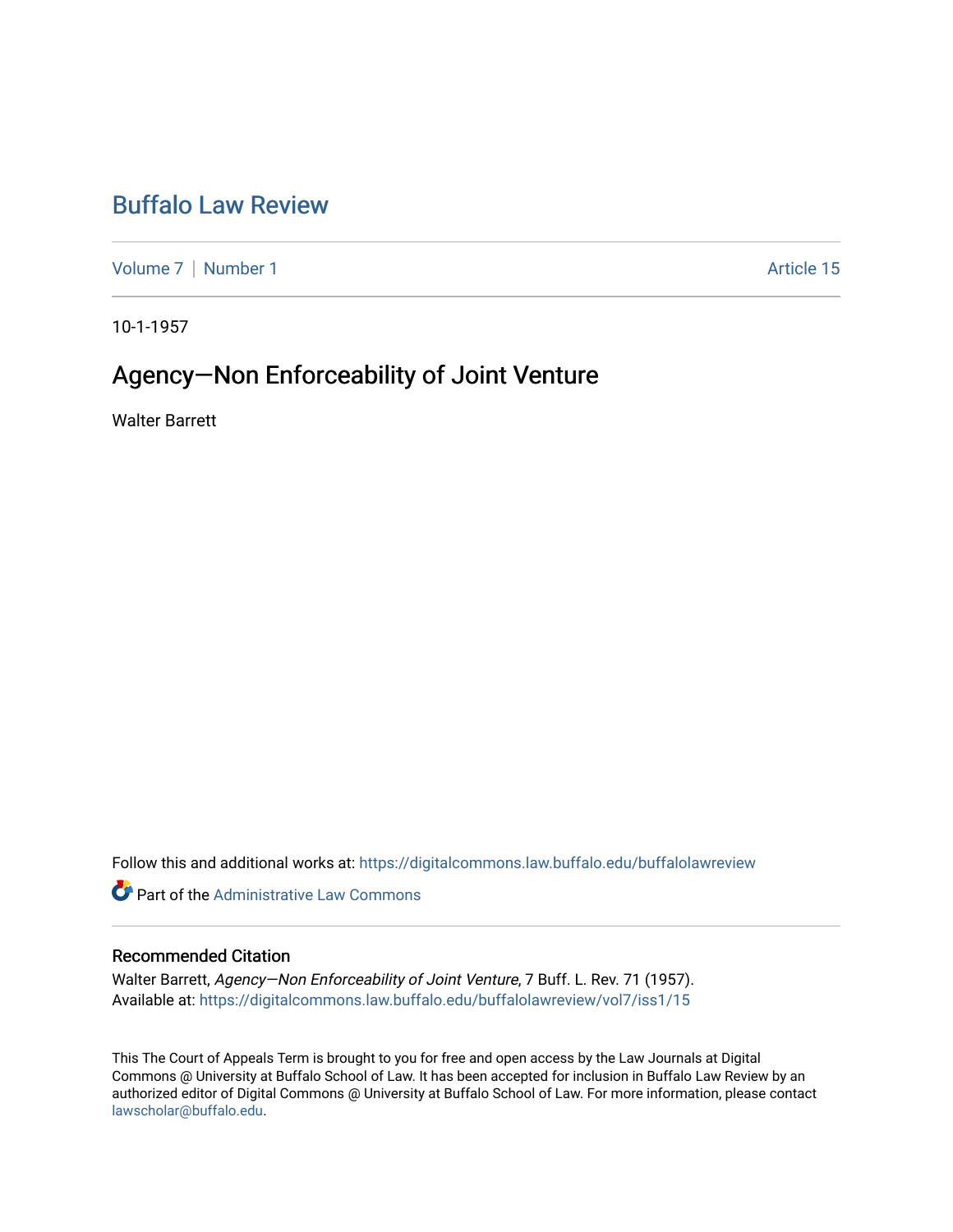### *COURT OF APPEALS, 1956 TERM*

engaged in a compromise between total immunity and the doctrine of respondeat superior,<sup>18</sup> resulting in the distinction between medical and administrative acts.<sup>19</sup> *Becker v. City of New York* added more confusion by holding in substance that the state and its subdivisions' liability was greater than a private hospitals'. However, full cycle was finally reached, the Court in *Bing* v. *Thunig* discarding the notion that the determination of whether a doctor or **a** nurse is an employee depended on the nature of the acts performed rather than on the relationship between the hospital and the nurse or doctor. As a result, there is no longer a privilege for any type of hospital, whether state, charitable, or profit-making, nor any necessity for making nice distinctions as to the nature of the act. The Court upset precedent of many years to, **"....** bring the common law of this state, on this question, into accord with justice **.... <sup>20</sup>**

#### Non Enforceability **Of** Joint Venfure

"When individuals determine to conduct business through a corporation, ... they are not at one and same time joint venturers and stockholders, fiduciaries and nonfiduciaries, personally liable and not personally liable." This is the declaration of the Court in *Weisman v. Awnair Corporation of America,21* affirming the Appellate Division's reversal<sup>22</sup> of an order of Supreme Court denying defendant's motion to dismiss the complaint.

Plaintiff brought an action for an injunction and an accounting against a manufacturing corporation, its wholly-owned subsidiary distributing corporation, and two individual defendants who were officers, directors and stockholders in the manufacturing corporation, and with whom plaintiff had made an agreement that he would organize a corporation which would be given the exclusive right to distribute the manufacturer's product in a certain territory, the stock in the new corporation to be issued sixty per cent to him and forty per cent to the individual defendants or their nominees. He had organized the corporation and it had operated for some time when the manufacturing corporation, on about seven weeks notice, ceased to supply the new corporation with its products and proceeded to market them in the area through an newly-organized wholly-owned subsidiary

The Court said that the facts pleaded in the complaint indicated only the existence of a joint venture among three individuals, no corporation being a party to it, and that this joint venture could not be carried on by individuals through

<sup>18.</sup> Bobbe, Tort Liability of Hospitals in New York, 37 CORNELL L. Q. 419, 438 (1952).

<sup>19.</sup> See note 2 *supra.* 20. Woods v. Lancet, 303 N.Y. 349, 351, 102 N.E.2d 691, 692 (1951).

<sup>21. 3</sup> **N.Y.2d** 444, 165 N.Y.S.2d 745 (1957).

<sup>22. 2</sup> **A.D.2d 685, 152 N.Y.S.2d** 649 **(2d Dep't 1956).**